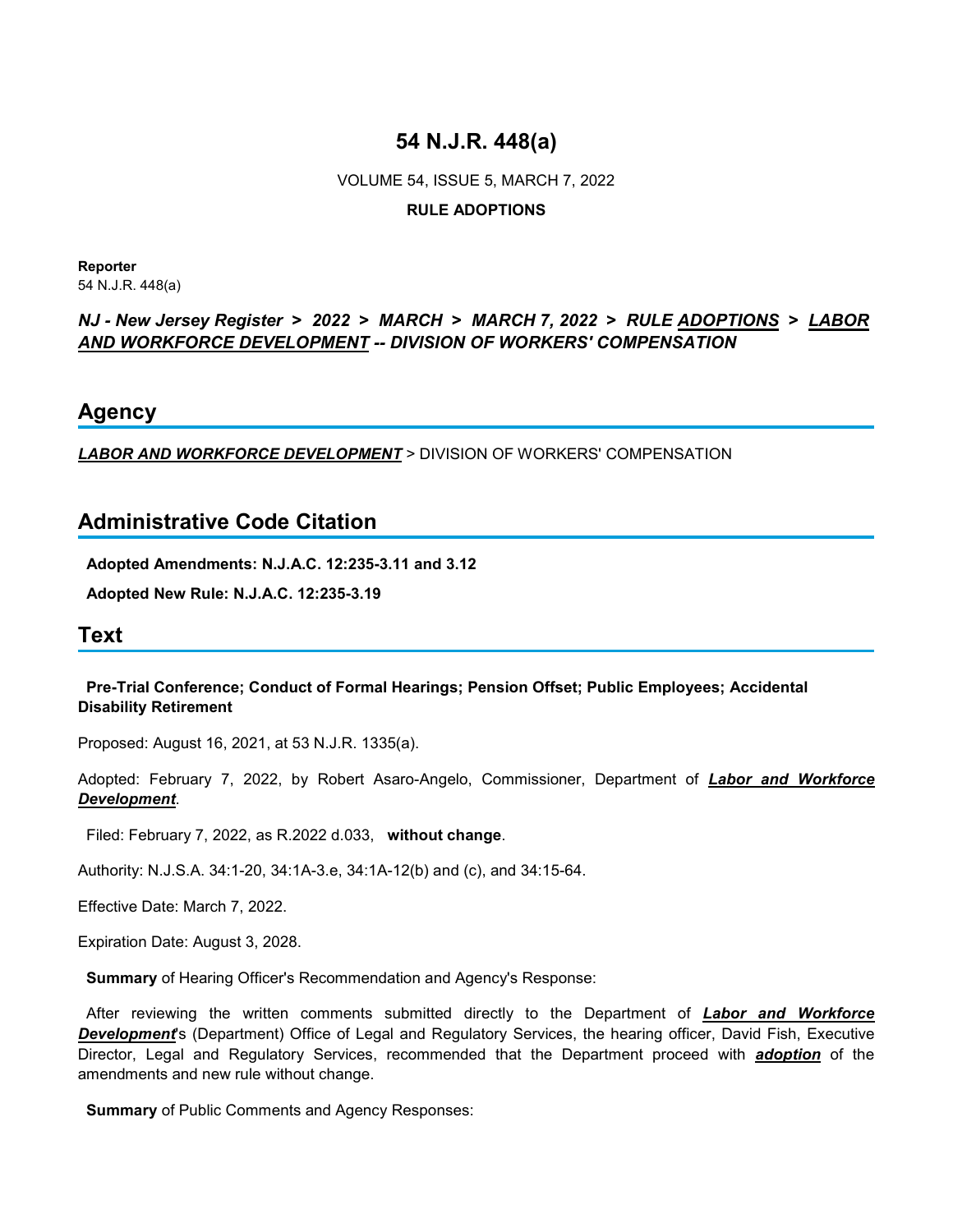Written comments were submitted by David N. Grubb, Executive Director, Municipal Excess Liability Joint Insurance Fund, Parsippany, New Jersey.

 COMMENT: By way of background, the proposed amendments at N.J.A.C. 12:235-3.11 and 3.12, and the new rule at N.J.A.C. 12:235-3.19, are procedural rule changes regarding the conduct of cases before the Division of Workers' Compensation (Division) designed to end the practice within the Division of permitting the use of medical monitoring settlements to conclude workers' compensation claims where the injury or illness that is the basis for the workers' compensation claim is also the basis for an accidental disability pension application. As was explained in the notice of proposal that appeared in the August 16, 2021, issue of the New Jersey Register (53 N.J.R. 1335(a)), this practice has prevented the various public pension funds from calculating and imposing a dollar-for-dollar offset of the workers' compensation award against the accidental disability pension allowance, as is required by law. The commenter accepts, "that workers' compensation should be primary, because this adds additional economic motivation to prevent accidents," adding that the organization he represents is "also realistic enough to understand that the pension system is under serious financial pressure." However, the commenter urges in the interest of minimizing the financial impact of the proposed rule changes on local government, that the proposed amendments at N.J.A.C. 12:235-3.11 and 3.12 and the proposed new rule at N.J.A.C. 12:235-3.19 not be applied to contested workers' compensation claims regarding accidents that occurred prior to the date that the proposed amendments and new rule become effective. The commenter also urges that the administration work to secure legislation that provides budget cap relief for local governments.

 RESPONSE: While the Department is not unsympathetic to insurance cost increases sustained by local government, the Department is unpersuaded that this should result in a delay in the date upon which the proposed rule changes become operative, predicated on the date of accident, as is suggested by the commenter.

 The pension offset requirement at issue has been part of New Jersey law since 1996. See N.J.S.A. 43:15A-25.1.b and 43:16A-15.2.b. Thus, at all relevant times, it should have remained within the calculus of insurers' risk expectations for outcomes of claims. As indicated in the August 16, 2021, notice of proposal (53 N.J.R. 1335(a)), "[t]o the degree that insurers and employers have benefited economically for approximately the past 15 years from the statutorily unsupported policy of the Division of Workers' Compensation that encouraged the use of continuing medical monitoring settlements in cases such as those at issue in this rulemaking, the proposed amendments and new rule will reverse that trend going forward by restoring the balance that was intended from the beginning." It is unfair to characterize this circumstance as creating an issue of retroactive application of the proposed amendments and new rule when the widespread use of medical monitoring settlements did not stem from any change in law or rule from the beginning, and based on the unchanged law and rules, insurers had no reason to expect that medical monitoring settlements should or would continue as a substitute for awards of periodic benefits to conclude workers' compensation cases.

 Furthermore, the proposed rule changes are procedural, regarding the conduct of cases, for all Judges of Compensation to follow uniformly in all matters before the Division of Workers' Compensation from the effective date of the proposed amendments and new rule going forward. The proposed amendments and new rule are intended to apply evenly and prospectively based on when the cases are heard and decided. It would be counterproductive for the judges to have two sets of court rules based upon differing accident dates, which would undermine the policy correction that the proposed rule changes are designed to implement. To accept the delay in implementation of the proposed rule changes urged by the commenter would be to prolong the harm the rule changes seek to end and prevent going forward. The Department finds it unacceptable to allow the harm to the pension system occasioned by the widespread use of medical monitoring settlements to continue for that additional time when the remedy at hand is to simply apply the proposed amended rules and new rule uniformly to all workers' compensation cases going forward.

 Finally, regarding the commenter's request that the administration work to secure legislation providing for budget cap relief to local governments, that is well beyond the scope of this rulemaking and, therefore, the Department offers no response.

#### **Federal Standards Statement**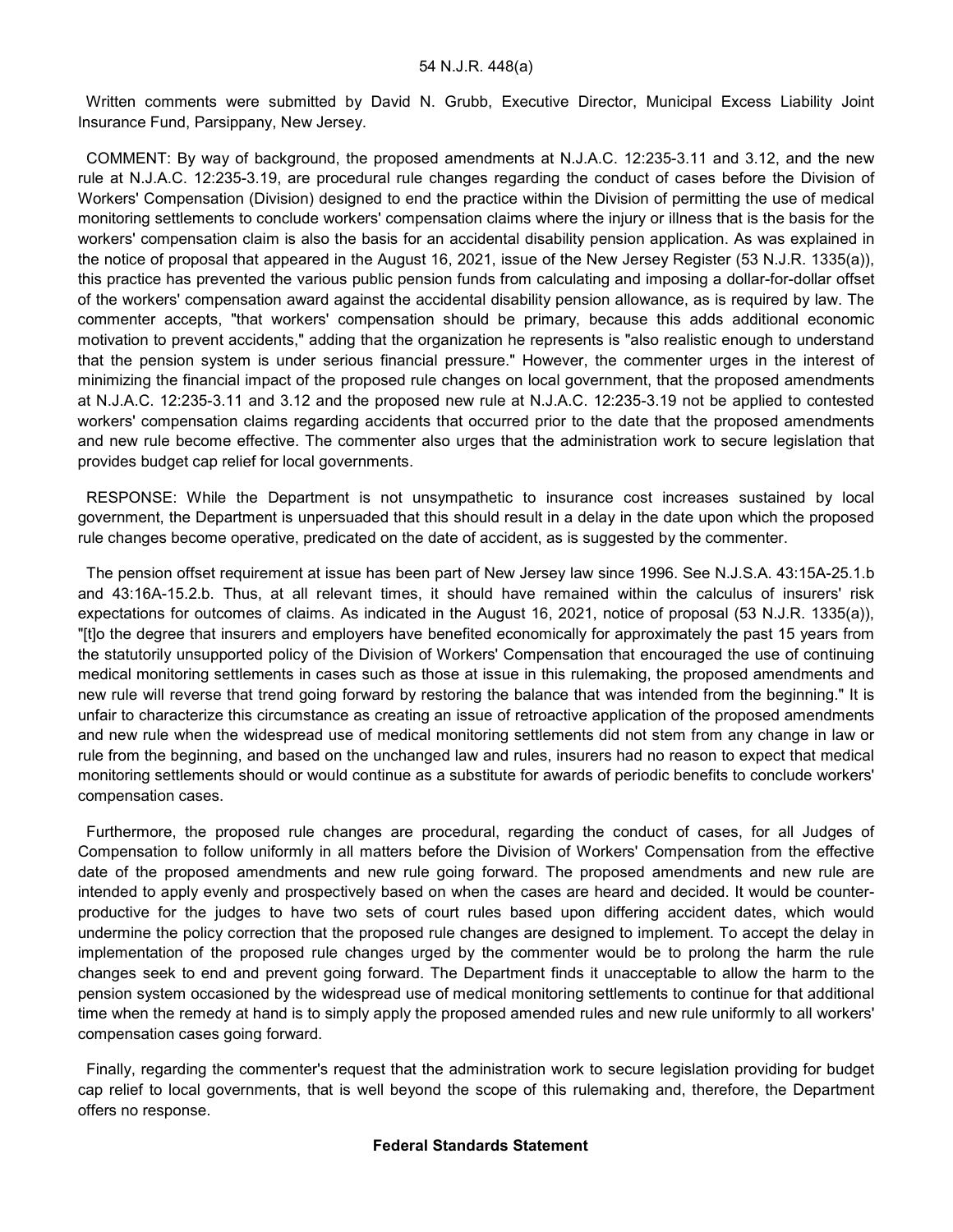#### 54 N.J.R. 448(a)

 The adopted amendments and new rule do not exceed standards or requirements imposed by Federal law as there are currently no Federal standards or requirements applicable to the subject matter of this rulemaking. As a result, a Federal standards analysis is not required.

**Full text** of the *adoption* follows:

SUBCHAPTER 3. FORMAL CLAIMS

12:235-3.11 Pre-trial conference

 (a) In any formal proceeding, the Division shall schedule a pre-trial conference where the following shall be accomplished:

1.-4. (No change.)

5. There shall be an adjournment upon good cause shown.

 i. "Good cause" for an adjournment shall not include that the injury or illness upon which the subject claim before the Division of Workers' Compensation is based is also the basis for a pending application to a pension fund administered by the Division of Pensions and Benefits within the Department of the Treasury, including, but not limited to, the Public Employees' Retirement System (PERS), the Police and Firemen's Retirement System (PFRS), and the Teachers' Pension and Annuity Fund (TPAF), for an accidental disability pension allowance.

(b)-(d) (No change.)

12:235-3.12 Conduct of formal hearings

(a)-(c) (No change.)

 (d) The Judge of Compensation shall, at the commencement of the day, call the list of cases in open court. No adjournment shall be granted unless there is found to be good cause. No adjournment shall be granted for medical examination unless the name of the examining physician and date of examination are supplied.

 1. "Good cause" for an adjournment shall not include that the injury or illness upon which the subject claim before the Division of Workers' Compensation is based is also the basis for a pending application to a [page=449] pension fund administered by the Division of Pensions and Benefits within the Department of the Treasury, including, but not limited to, the Public Employees' Retirement System (PERS), the Police and Firemen's Retirement System (PFRS), and the Teachers' Pension and Annuity Fund (TPAF), for an accidental disability pension allowance.

(e)-(x) (No change.)

12:235-3.19 Pension offset; public employees; accidental disability retirement

 (a) When the injury or illness upon which the subject claim before the Division of Workers' Compensation is based is also the basis for a pending accidental disability pension application to a fund administered by the Division of Pensions and Benefits within the Department of the Treasury, including, but not limited to, the Public Employees' Retirement System (PERS), the Police and Firemen's Retirement System (PFRS), and the Teachers' Pension and Annuity Fund (TPAF), the following shall occur:

 1. Both the workers' compensation petitioner and the workers' compensation respondent shall immediately notify the Division of Pensions and Benefits of the filing of the claim petition with the Division of Workers' Compensation;

 2. Except at (a)3 below, the approval by a Judge of Compensation of a continuing medical monitoring settlement shall be prohibited and the workers' compensation claim petition shall result in one of the following outcomes:

i. The award by a Judge of Compensation of a monetary judgment after trial;